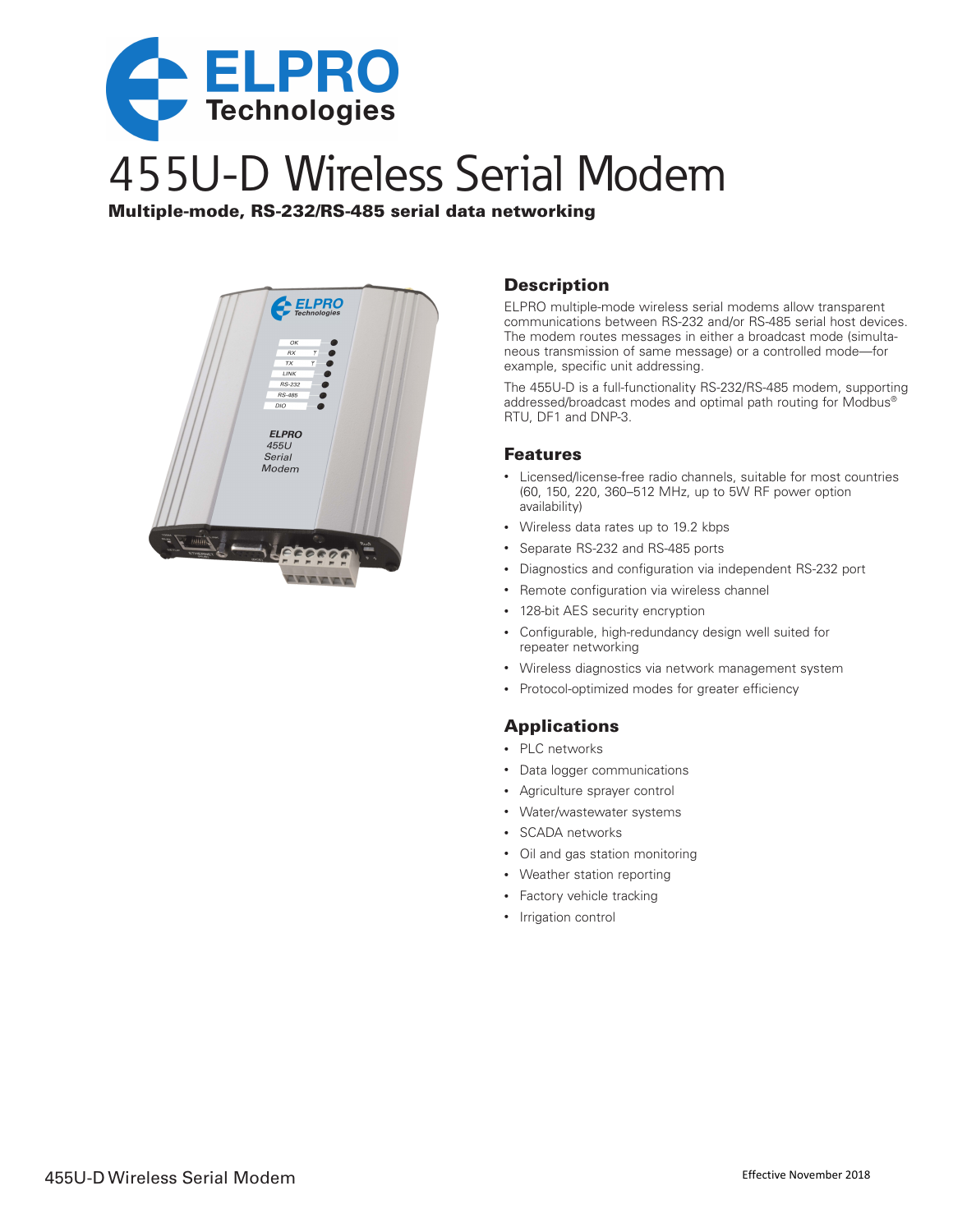### **Specifications**

| <b>SPECIFICATION</b>                  | <b>DESCRIPTION</b>                                                                                 |
|---------------------------------------|----------------------------------------------------------------------------------------------------|
| <b>Transmitter and Receiver</b>       |                                                                                                    |
| Modulation                            | Direct frequency shift keying (DFSK), 4-level FSK                                                  |
| Transmit power 1                      | 58-72 MHz, 100 mW-5W<br>148-174 MHz, 100 mW-5W<br>220-235 MHz, 100 mW-5W<br>360-512 MHz, 100 mW-5W |
| Receiver sensitivity                  | $-114$ dBm $@$ 2.4 kbps (3% BER)                                                                   |
| Data rate                             | 19.2 kbps (25 kHz channel), 9.6 kbps (12.5 kHz)                                                    |
| Range (LoS)                           | 34 miles (55 km) @ 5W (single hop with repeater options) @                                         |
| Antenna connector                     | SMA female                                                                                         |
| Input/Output                          |                                                                                                    |
| Digital input 3                       | 1 voltage-free                                                                                     |
| Digital output 3                      | 1 (FET 30 Vdc, 500 mA)                                                                             |
| <b>Serial Port</b>                    |                                                                                                    |
| <b>RS-232</b>                         | DB-9 female DCE; RTS/CTS/DTR/DCD (hardware signals<br>provided)                                    |
| <b>RS-485</b>                         | 2-pin terminal block, max. distance 4000' (1.2 km),<br>non-isolated                                |
| Data rate                             | 600 bps to 115.2 kbps, 7 or 8 data bits, stop/start/parity bits<br>configurable                    |
| <b>Protocols and Configuration</b>    |                                                                                                    |
| Protocols supported                   | Modbus RTU, DNP3, DF1, PROFIBUS® DP                                                                |
| User configuration                    | Dedicated serial port and remote configuration                                                     |
| System address                        | System, 16-bit value (0-65535)<br>Group address, 7-bit value (0-127)                               |
| Configurable parameters               | Broadcast mode, addressed mode, optimum path routing<br>mode, RF baud rate, serial baud rate       |
| Security                              | 128-bit AES data encryption                                                                        |
| <b>LED Indication and Diagnostics</b> |                                                                                                    |
| <b>LED</b> indicators                 | Power OK, RX, TX, link, RS-232, RS-485, DIO                                                        |
| Reported diagnostics                  | RSSI/background noise (dBm), bit error ratio (BER), duty<br>cycle, temperature, supply voltage     |
| Network management                    | Optional network management system                                                                 |
| General                               |                                                                                                    |
| Size                                  | 5.5" x 4.5" x 1.2" (115 mm x 141 mm x 32 mm)                                                       |
| Housing                               | Powder-coated aluminum                                                                             |
| Mounting                              | DIN rail                                                                                           |
| Terminal strip                        | Removable, up to 0.1 in. <sup>2</sup> (2.5 mm <sup>2</sup> ), 14 AWG                               |
| Temperature rating                    | $-30$ to +60 $^{\circ}$ C (-30 to +70 $^{\circ}$ C 60MHz reduced performance 4)                    |
| Humidity rating                       | 0-99% RH noncondensing                                                                             |
| Weight                                | 1.1 lbs $(0.5 \text{ kg})$                                                                         |
| Compliance                            |                                                                                                    |
| <b>EMC</b>                            | CE, EN 301 489, FCC Part 15                                                                        |
| RF (Radio)                            | FCC Part 90, EN 300 220, EN 300 113, RSS-119,<br>AS/NZS 4295                                       |
| Safety                                | <b>IEC 60950</b>                                                                                   |
| <b>Power Supply</b>                   |                                                                                                    |
| Nominal supply                        | 11-30 Vdc, under/over voltage protection                                                           |
| Quiescent current                     | Normal: 110 mA @ 13.5 Vdc<br>Power saving mode: 40 mA @ 13.5 Vdc                                   |
| Transmit current                      | 450 mA (<0.5W), 800 mA (1W), 1.25A (2W), 2A (5W)                                                   |
| Battery charger                       | Floating charge voltage to 13.8 Vdc, current limit set to 1.6A<br>with minimum supply voltage 17V  |

| <b>Ordering</b> |
|-----------------|
|                 |

| <b>PRODUCT CODE DESCRIPTION</b> |                                                                                  | <b>FREQUENCY RF POWER</b>                              |                                                      |
|---------------------------------|----------------------------------------------------------------------------------|--------------------------------------------------------|------------------------------------------------------|
| 455U-D-H                        | 455U-D, serial RS-232/RS-485,<br>12.5/25 kHz spacing, licensed<br>applications   | 58-72 MHz<br>148-174 MHz<br>220-235 MHz<br>360-512 MHz | $0.1 - 5W$<br>$0.1 - 5W$<br>$0.1 - 5W$<br>$0.5 - 5W$ |
| $455U-D-L$                      | 455U-D, serial RS-232/RS-485,<br>12.5/25 kHz spacing, unlicensed<br>applications | 360-512 MHz                                            | 10–500 mW                                            |

**Note:** Available RF power and frequency may vary depending on country of application.

### **Accessories**

| <b>PRODUCT CODE</b>      | <b>DESCRIPTION</b>                                                                  |  |  |
|--------------------------|-------------------------------------------------------------------------------------|--|--|
| Antennas 148-174 MHz     |                                                                                     |  |  |
| UDP150-5                 | Dipole antenna, BNC male, 0 dBi gain, 16'<br>(5m) coaxial cable                     |  |  |
| WH150-SMA/BNC            | Whip antenna, SMA male, 2 dBi gain                                                  |  |  |
| Antennas 220-235 MHz     |                                                                                     |  |  |
| <b>UDP200-C</b>          | Dipole antenna, N-type female, 0 dBi gain                                           |  |  |
| UDP200-3                 | Dipole antenna, BNC male, 0 dBi gain, 9' (3m)<br>coaxial cable                      |  |  |
| Antennas 360-512 MHz     |                                                                                     |  |  |
| <b>UDP400-C</b>          | Dipole antenna, N-type female, 2 dBi gain                                           |  |  |
| UDP400-3                 | Dipole antenna. BNC male, 0 dBi gain, 9' (3m)<br>coaxial cable                      |  |  |
| BU3-400                  | Colinear antenna, N-type female, 5 dBi gain                                         |  |  |
| BU6-400                  | Colinear antenna, N-type female, 8 dBi gain                                         |  |  |
| YU3/6/9/16-400           | Yagi antenna, 3/6/9/16 element, N-type<br>female, 6/9/12/15 dBi gain                |  |  |
| <b>Cables</b>            |                                                                                     |  |  |
| CC3/10/20-SMA            | $CC3/10/20-SMA coaxial cable kit, 9.8' (3m)/$<br>32' (10m)/65' (20m), N-type to SMA |  |  |
| CCTAIL-SMA-F/M           | Coaxial cable tail, 24" (600 mm), SMA to<br>N-type (female/male)                    |  |  |
| SER-DB9                  | Serial RS-232 cable, DB-9 male to DB-9<br>female, straight through                  |  |  |
| SER-RJ45                 | Configuration cable (serial RS-232 cable),<br>DB-9 female to RJ-45                  |  |  |
| <b>Surge Diverters</b>   |                                                                                     |  |  |
| CSD-SMA-2500             | SMA surge diverter for use with<br>CC10/20-SMA                                      |  |  |
| CSD-N-6000               | Coaxial surge diverter, bulkhead N-female to<br>N-female                            |  |  |
| MA15/D/1/S1              | Power supply surge diverter, 110 Vac/15A                                            |  |  |
| IOP32/32D                | Signal surge diverter, 2 x 2-wire/1 x 4-wire                                        |  |  |
| <b>Power Supplies</b>    |                                                                                     |  |  |
| PS-DINAC-12DC            | DIN rail power supply, 100-250 Vac,<br>12 Vdc/2.5A                                  |  |  |
| PSG60E                   | DIN rail power supply, 85-264 Vac, 24<br>Vdc/2.5A                                   |  |  |
| <b>Mounting Brackets</b> |                                                                                     |  |  |
| BR-COL-KIT               | Mounting bracket kit for dipole and<br>colinear antennas                            |  |  |
| <b>BR-YAG-KIT</b>        | Mounting bracket kit for Yagi antenna                                               |  |  |

**Note:** Specifications are subject to change.

 $\circledR$  Specify RF frequency and power when ordering

b Typical maximum line of sight

**3** Digital input and output use the same connection

d 60MHz model only. Transmit power <= 1W. Duty Cycle <= 50%. 2FSK modulation